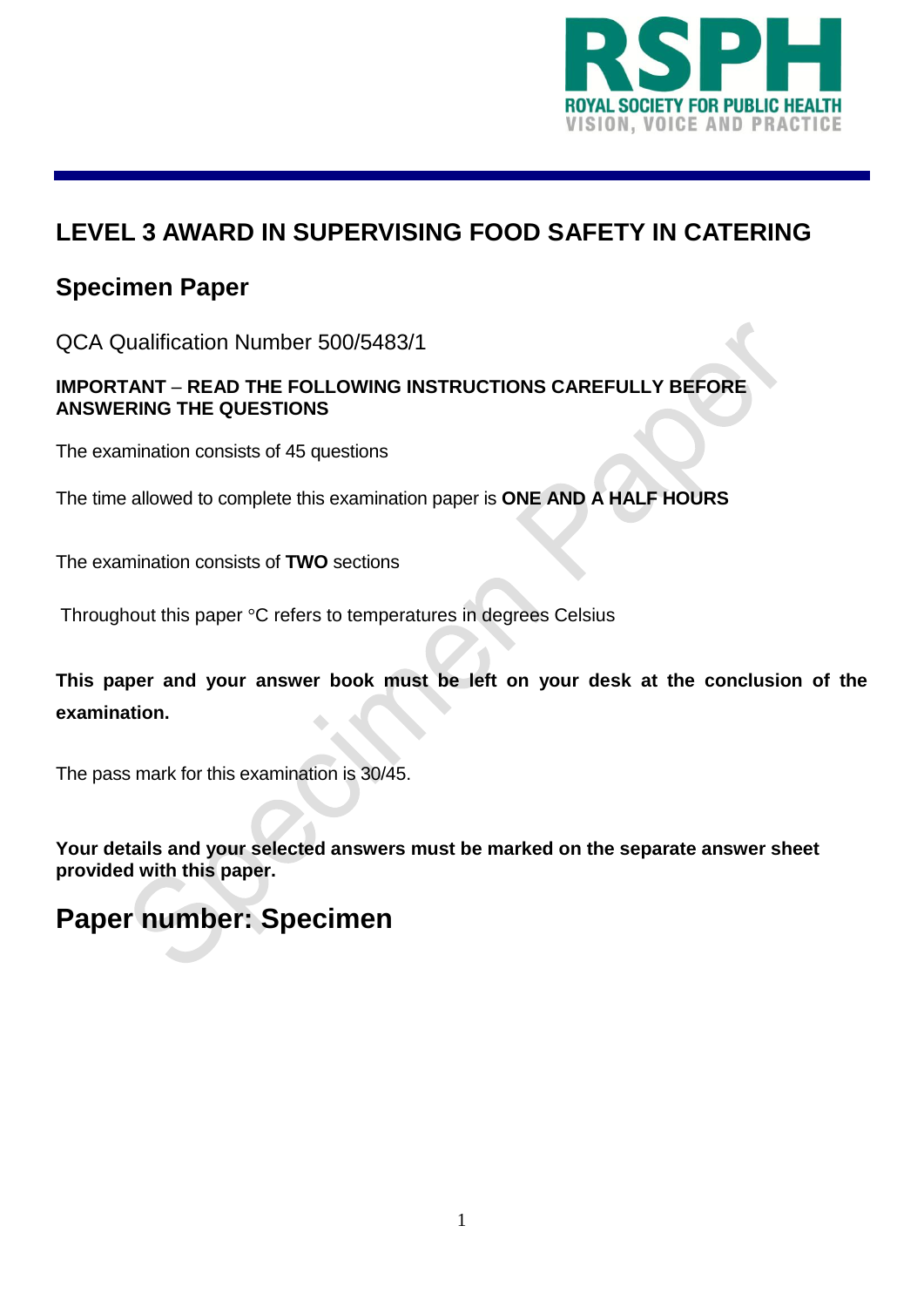## **SECTION ONE**

**This section consists of 30 multiple-choice questions. You should answer every question.** 

#### **Questions have ONLY ONE correct answer**

- **1** Which of the following are most likely to be symptoms of chemical food poisoning?
	- **A** diarrhoea and stomach cramps
	- **B** nausea and diarrhoea<br>**C** burning sensation in the
	- **C** burning sensation in the mouth and vomiting
	- **D** stomach cramps and vomiting
- **2** Food handlers have responsibilities with regard to their personal hygiene in order to:
	- **A** protect the reputation of the food business
	- **B** discourage pest infestations
	- **C** avoid contaminating food
	- **D** satisfy customer requirements
- **3** The legislation that currently applies to a food business in England are the:
	- **A** Food Hygiene General Regulations (England) 2006
	- **B** Food Safety (England) Regulations 2006
	- **C** Food Hygiene (England) Regulations 2006
	- **D** General Food Hygiene (England) Regulations 2006
- **4** Local authority food safety officers may:
	- **A** close down food businesses that do not implement HACCP
	- **B** fine food businesses for poor HACCP plans
	- **C** monitor and document critical control points
	- **D** advise food businesses on developing HACCP procedures
- **5** If boiled rice is not to be served immediately it should be:
	- A cooled slowly and refrigerated
	- **B** cooled rapidly and refrigerated
	- **C** stored at room temperature to prevent clumping
	- **D** reheated gently before use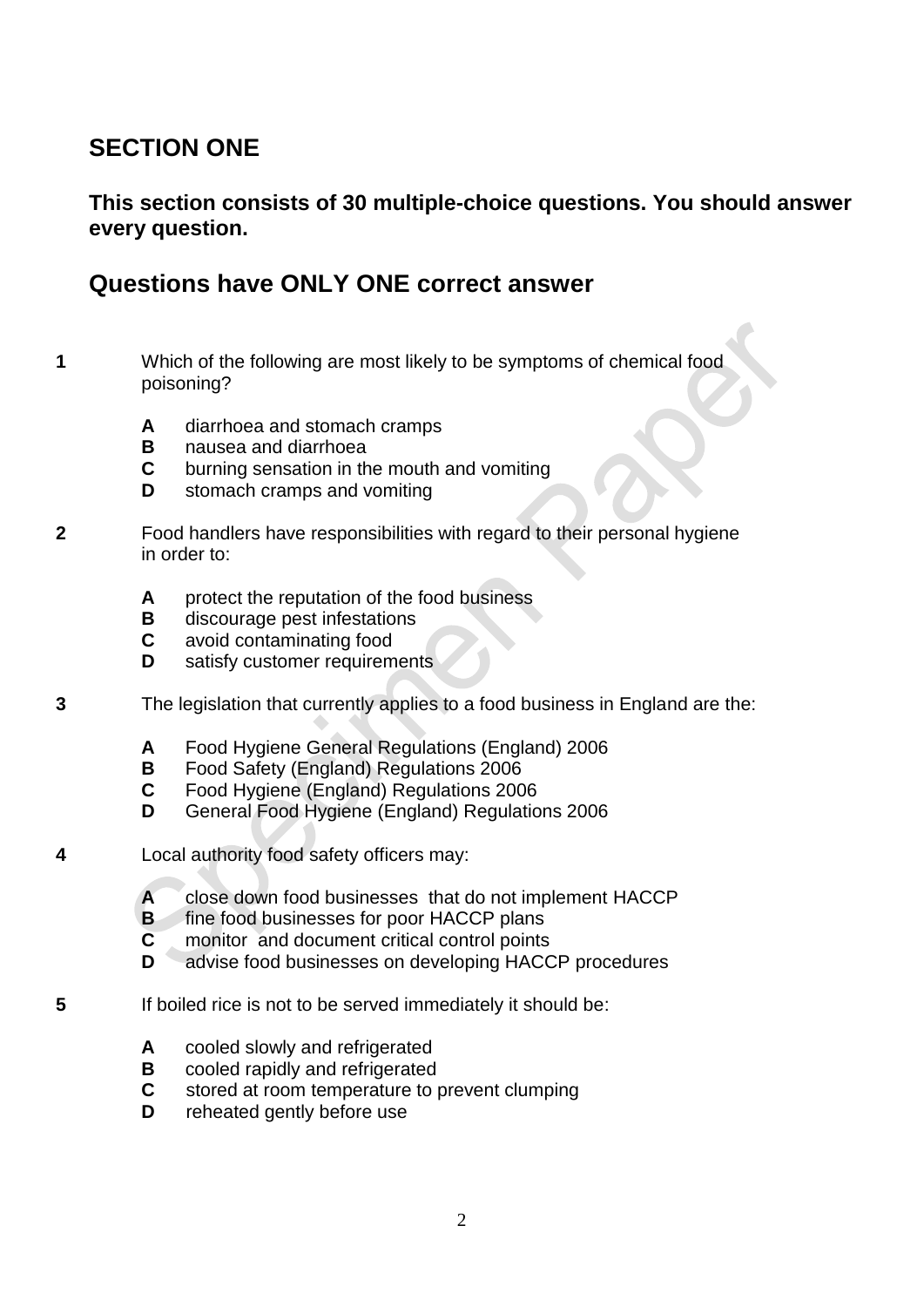**6** What is the temperature range for food storage in the "cook-chill" system?

**A** 1  $\mathrm{^{\circ}C} - 5\mathrm{^{\circ}C}$ 

- **B**  $10^{\circ}C 15^{\circ}C$
- $C \t -3^{\circ}C 6^{\circ}C$
- **D**  $\mathrm{^{\circ}C}-3\mathrm{^{\circ}C}$
- **7** Which of the following is a way to verify a safe method for cooking a frozen chicken?
	- **A** check the oven temperature.
	- **B** ensure the chicken is well thawed
	- **C** use a calibrated probe thermometer
	- **D** check the chicken is well browned and the skin is crispy
- **8** In catering the **LEAST** likely opportunity for contamination of food to occur is during:
	- **A** purchase
	- **B** delivery
	- **C** storage
	- **D** preparation
- **9** What are the risks to food safety if raw meat is brought into a kitchen?
	- **A** contamination of ready to eat food
	- **B** bacterial growth on the raw meat
	- **C** flies attracted to the raw meat
	- **D** blood splashing onto the floor
- **10** The advantage of colour coding systems is that they:
	- **A** reduce the risk of cross contamination
	- **B** improve the work environment
	- **C** help to rotate the use of equipment
	- **D** help to identify what needs to be cleaned
- **11** Which document contains guidance on whether or not a food handler should be allowed to work?
	- **A** Department of Health Fitness to Work
	- **B** Food Safety Act 1990
	- **C** Food Hygiene (England) Regulations 2006
	- **D** Health and Safety at Work etc Act 1974
- **12** Warm water should be used for hand washing because:
	- **A** the temperature of the water kills bacteria
	- **B** the temperature of the water kills viruses
	- **C** it makes soap more effective at removing bacteria
	- **D** all of the above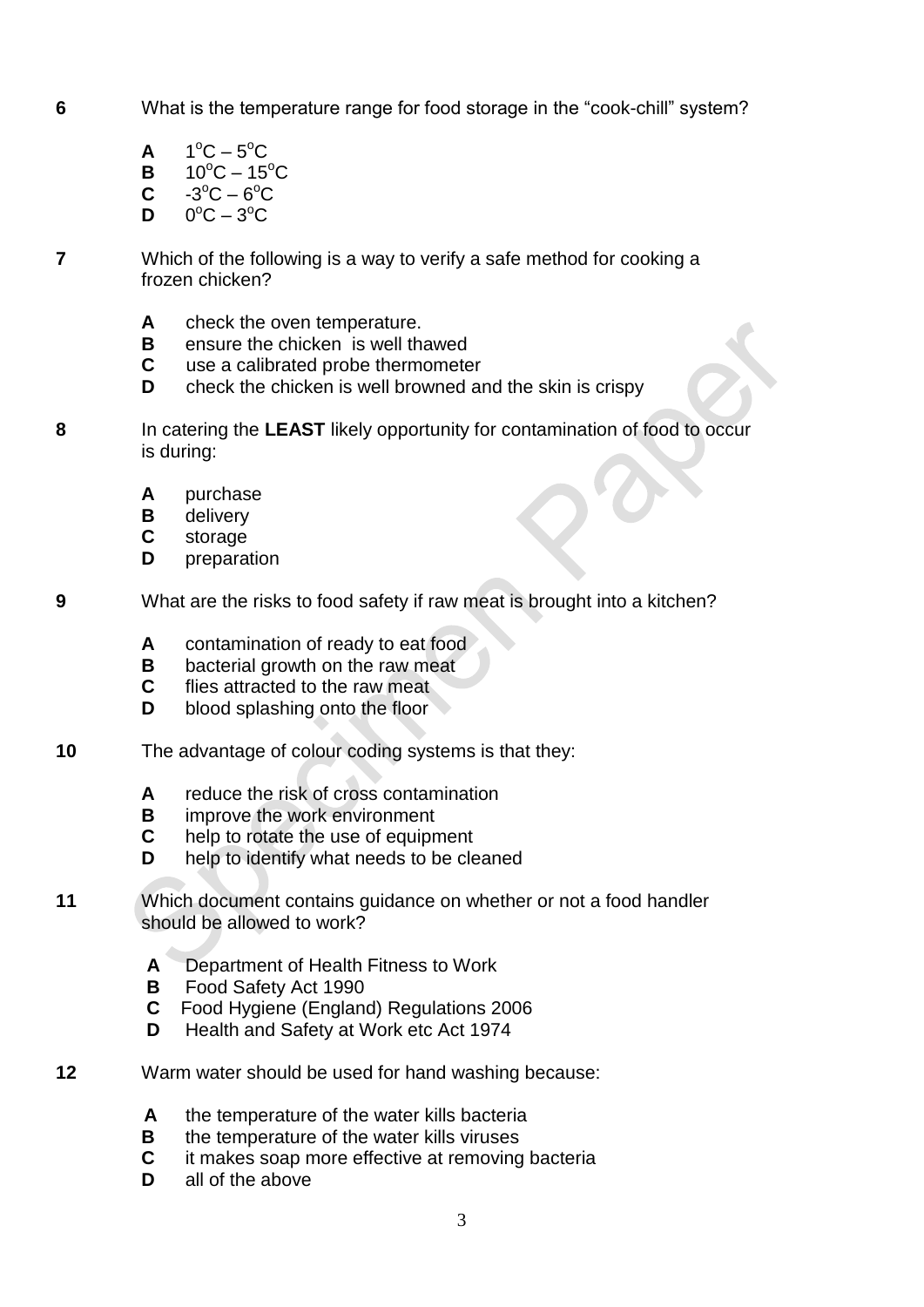- **13** During food preparation:
	- **A** colour coded equipment must be used
	- **B** food handlers must not handle cooked and then raw foods
	- **C** work tops must be sanitised before preparing vegetables
	- **D** surfaces must be sanitised before using them for cooked meats
- **14** The **BEST** way for a supervisor to check personal hygiene standards is by:
	- **A** providing induction training
	- **B** constant visual checks of staff practices
	- **C** checking sickness records
	- **D** testing staff to make sure they understand the rules
- **15** The **MAIN** reason that food premises should be cleaned is to make sure that:
	- **A** the premises look clean and tidy
	- **B** the staff have less chance of slipping
	- **C** the premises are more pleasant to work in
	- **D** the risk of food poisoning is reduced
- **16** The **MOST** important reason why soiled protective clothing intended for washing should not be kept in a kitchen is:
	- **A** it may contaminate work surfaces
	- **B** it gets in the way of kitchen activities
	- **C** cleaning operations are made more difficult
	- **D** it may attract pests
- **17** The **MOST** suitable material for a kitchen floor in a premises that uses steam cleaning is:
	- **A** concrete
	- **B** fibre tiles
	- **C** epoxy resin
	- **D** laminate
- **18** The law requires kitchens to have:
	- **A** an adequate supply of non-potable water for sinks
	- **B** corrosion resistant sinks
	- **C** sterilizing sinks
	- **D** separate sinks for washing equipment and food
- **19** All of the following are desirable criteria for an external refuse store **EXCEPT** that the:
	- **A** area is well drained with an impervious surface
	- **B** area is covered to protect from sun
	- **C** waste bins are easy to clean and have close fitting lids
	- **D** area is close to an external door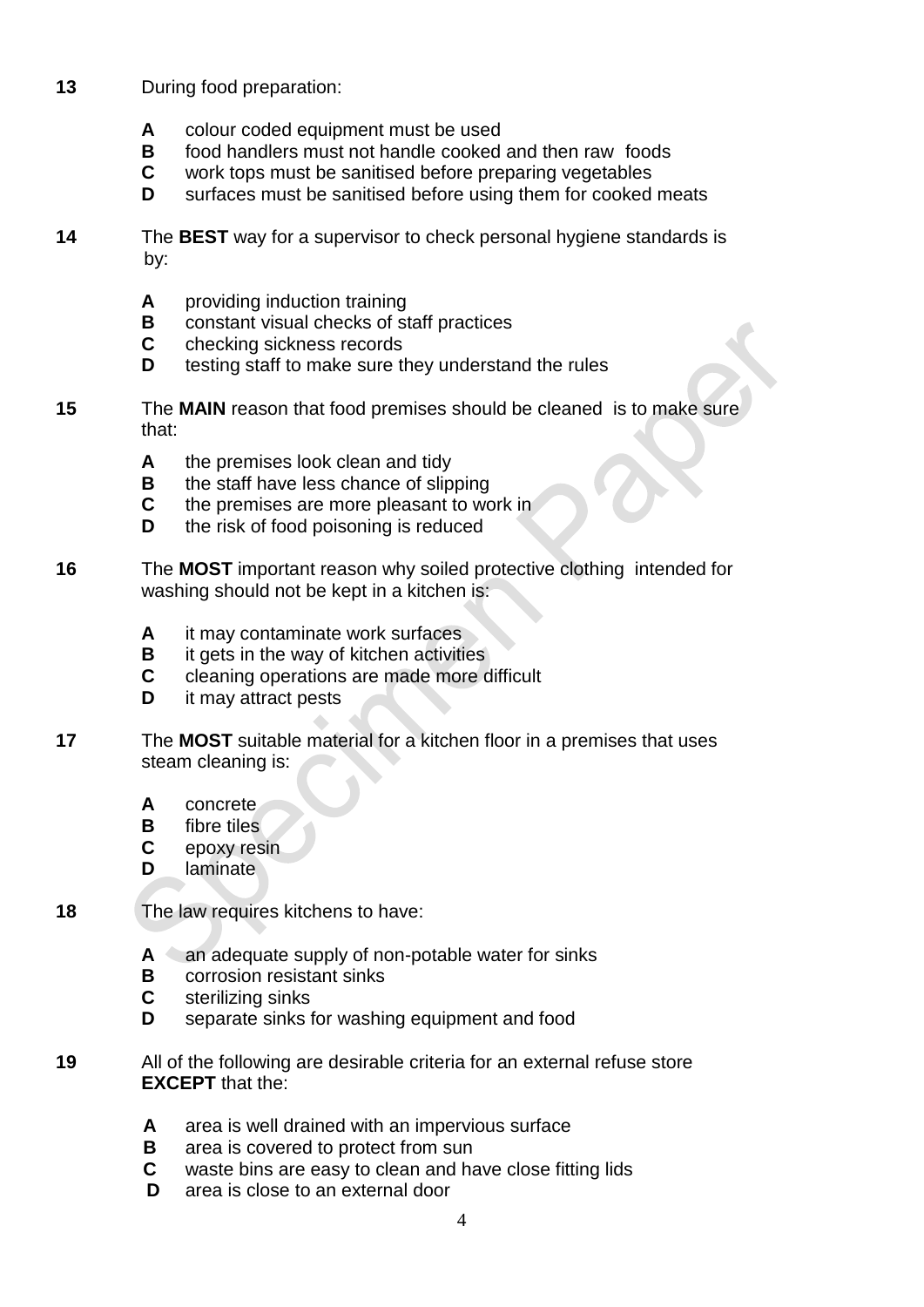- **20** Which **ONE** of the following statements is **TRUE**?
	- **A** all hazards must be prevented
	- **B** all hazards must be controlled
	- **C** all hazards at CCPs must be controlled
	- **D** all of the above
- **21** Which of the following is **MOST** likely to provide optimum conditions for anaerobic bacterial growth?
	- **A** a neutral pH
	- **B** temperatures between 4°C 8°C
	- **C** sufficient dissolved oxygen
	- **D** competing anaerobic bacteria
- **22** The size and composition of a HACCP Team is determined by which of the following?
	- **A** turnover of the food business
	- **B** advice from a HACCP consultant or enforcement officer.
	- **C** the need for a variety of expertise
	- **D** the number of managers with HACCP training
- **23** Failure to stock rotate could lead to:
	- **A** cross contamination
	- **B** pathogen growth
	- **C** foreign body contamination
	- **D** spore production
- **24** Which of the following is the **BEST** evidence to use for verifying the effectiveness of a food safety management system?
	- **A** all the staff are wearing the appropriate protective over clothing including head covering.
	- **B** all the management have been trained to a suitably high level
	- **C** a pest control contract is in operation.
	- **D** all the monitoring records have been completed accurately and signed off
- **25** Your staff have recently been trained in new cleaning procedures, all of the following monitoring methods could be used to make sure that these procedures are carried out correctly **EXCEPT FOR**:
	- **A** supervising the staff during work
	- **B** providing enough equipment and resources
	- **C** carrying out a microbiological swabbing programme
	- **D** spot checks on their cleaning knowledge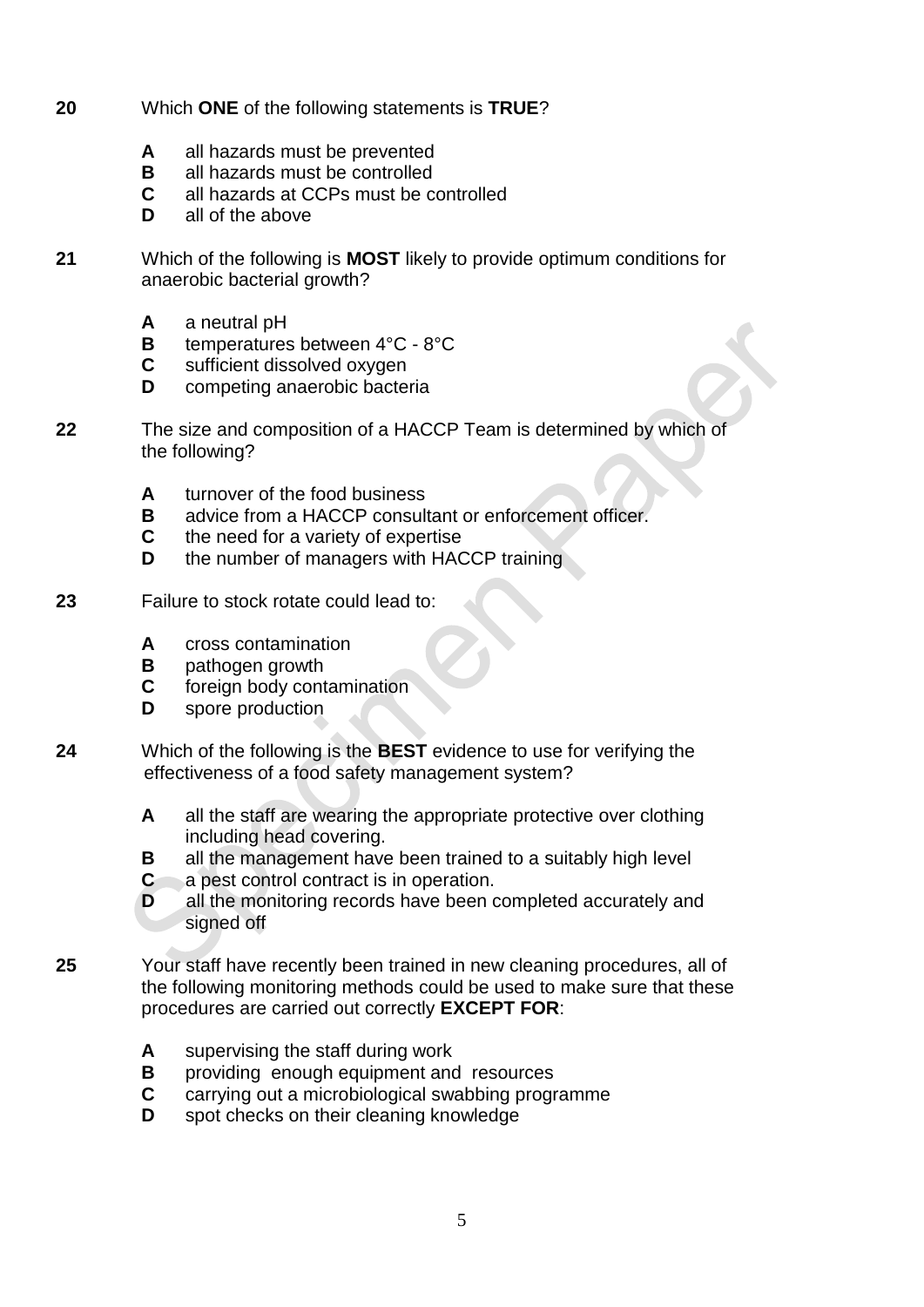- **26** A customer complains that he found a bolt in his freshly made pizza. Which of the following corrective actions **MUST** the supervisor take?
	- **A** apologise to the customer
	- **B** change suppliers immediately
	- **C** review maintenance records and equipment checks
	- **D** review staff training re customer service
- **27** High risk foods usually:
	- **A** have a high fat content
	- **B** contain pathogenic bacteria and spores
	- **C** have a neutral pH
	- **D** require cooking before eating
- **28** Dairy products:
	- **A** are always pasteurised
	- **B** are a potential source of pathogens
	- **C** have a high water activity
	- **D** should be kept at room temperature
- **29** The staff in a food business are not cleaning equipment properly. Which of the following would overcome this?
	- **A** improve supervision
	- **B** change the cleaning chemicals
	- **C** add less water to the cleaning chemicals
	- **D** buy more expensive cleaning products
- **30** How can a supervisor make sure temperature records are accurately maintained?
	- **A** train staff in how and when they should be completed
	- **B** buy more accurate thermometers
	- **C** discipline staff if correct temperatures are not achieved
	- **D** make sure any gaps are filled in at the end of the day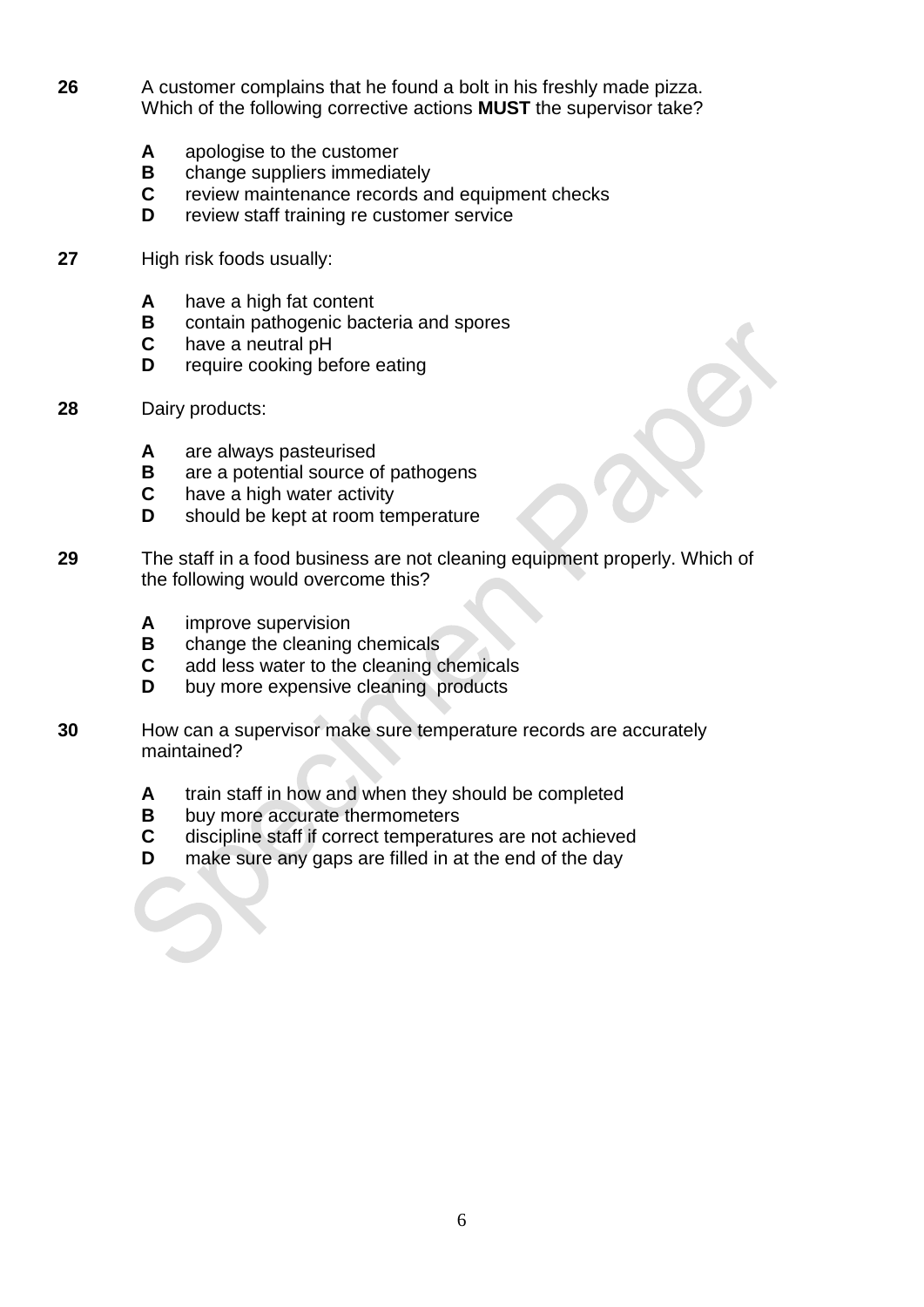## **SECTION TWO**

#### **This section (questions 31- 45) consists of three scenarios. Each scenario has five questions**

**Each question has ONLY ONE correct answer**

**A fast food outlet manager is reviewing his food safety policy following a letter from the enforcement officer informing him that his temperature control and cleaning practices in the premises need improving.** 

- **The premises sells burgers and fried chicken pieces with chips and a selection of salads. The chicken pieces are bought in frozen and the burgers fresh.**
- **The chips are prepared from potato in a rear preparation room where the salads are also prepared.**
- **A high pressure water hose is used for cleaning the rear preparation area.**
- **The food is stored in two fridges and a freezer in the main food preparation kitchen.**
- **31** The **MAIN** food safety risk from the use of the high pressure hose is:
	- **A** an increase in condensation in the premises
	- **B** an aerosol of bacteria that could contaminate food
	- **C** paint could flake from wall surfaces onto food
	- **D** splashed food particles build up on walls requiring extra cleaning
- **32** The same surface is used for the preparation of chicken before cooking and the cutting of burger buns. Which is the **BEST** option for cleaning the surface?
	- **A** disinfectant wiped over the surface and left to dry
	- **B** bleach left for 10 minutes and then wiped off
	- **C** sanitiser applied and left to dry
	- **D** washing up liquid wiped over the surface.
- **33** The chicken pieces require thawing prior to cooking. The **BEST** method of doing this is to leave the chicken on a covered tray:
	- **A** on top of the freezer so they thaw quickly.
	- **B** at the top of the salad refrigerator
	- **C** in the rear preparation area
	- **D** at the bottom of the meat refrigerator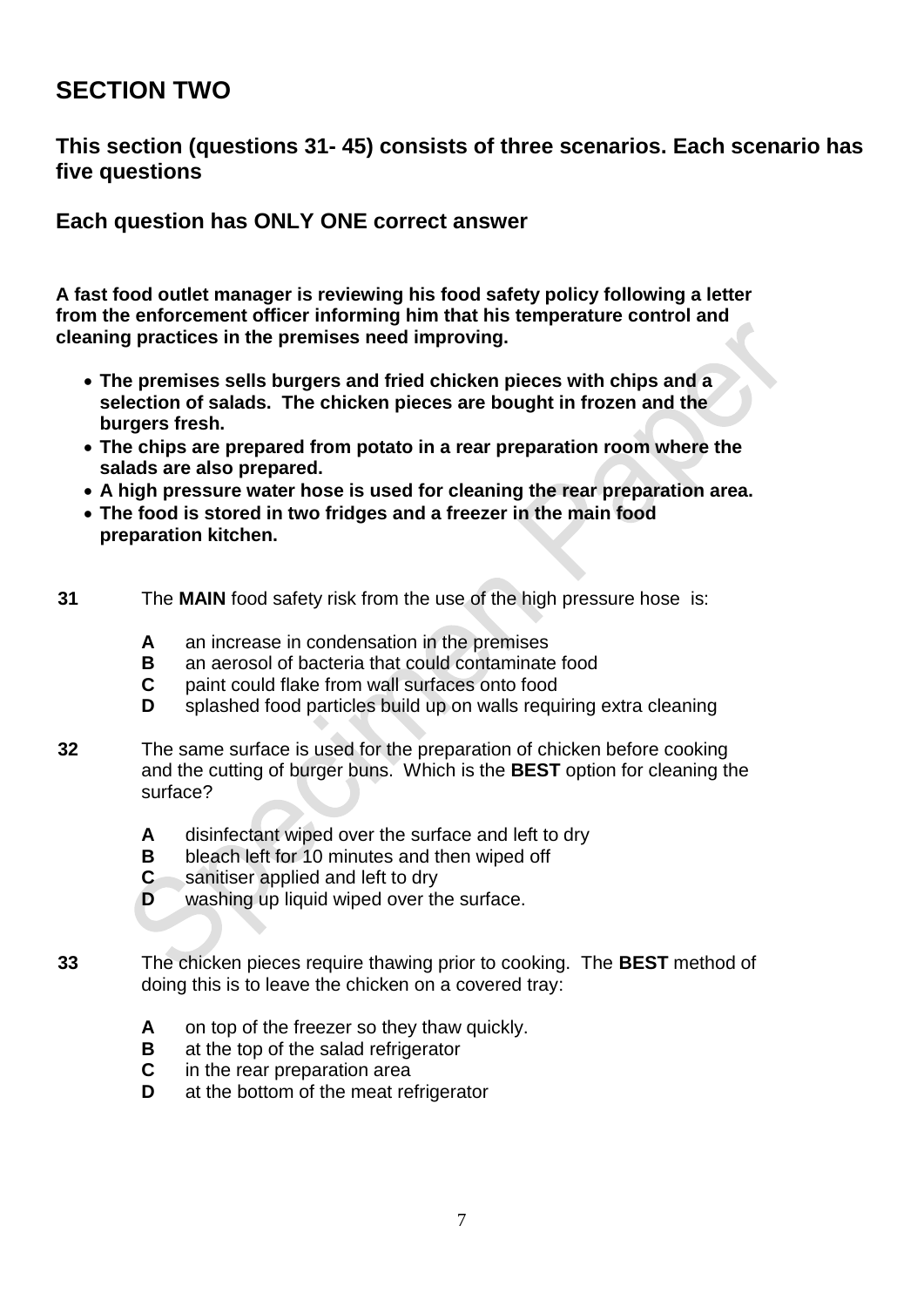- **34** Temperature monitoring of refrigerators needs to be improved. What is the **BEST** method of monitoring?
	- **A** probing food using a sanitized probe
	- **B** taking the air temperature of the refrigerator<br>**C** taking the temperature of a dummy food
	- taking the temperature of a dummy food
	- **D** keeping a thermometer within the fridge
- **35** On his return visit the enforcement officer is still not satisfied with the cleanliness of the premises. What would be the most appropriate action for him to now take?
	- **A** immediate closure of the premises
	- **B** serve a hygiene improvement notice<br>**C** write a warning letter to the food busi
	- write a warning letter to the food business operator
	- **D** start prosecution procedures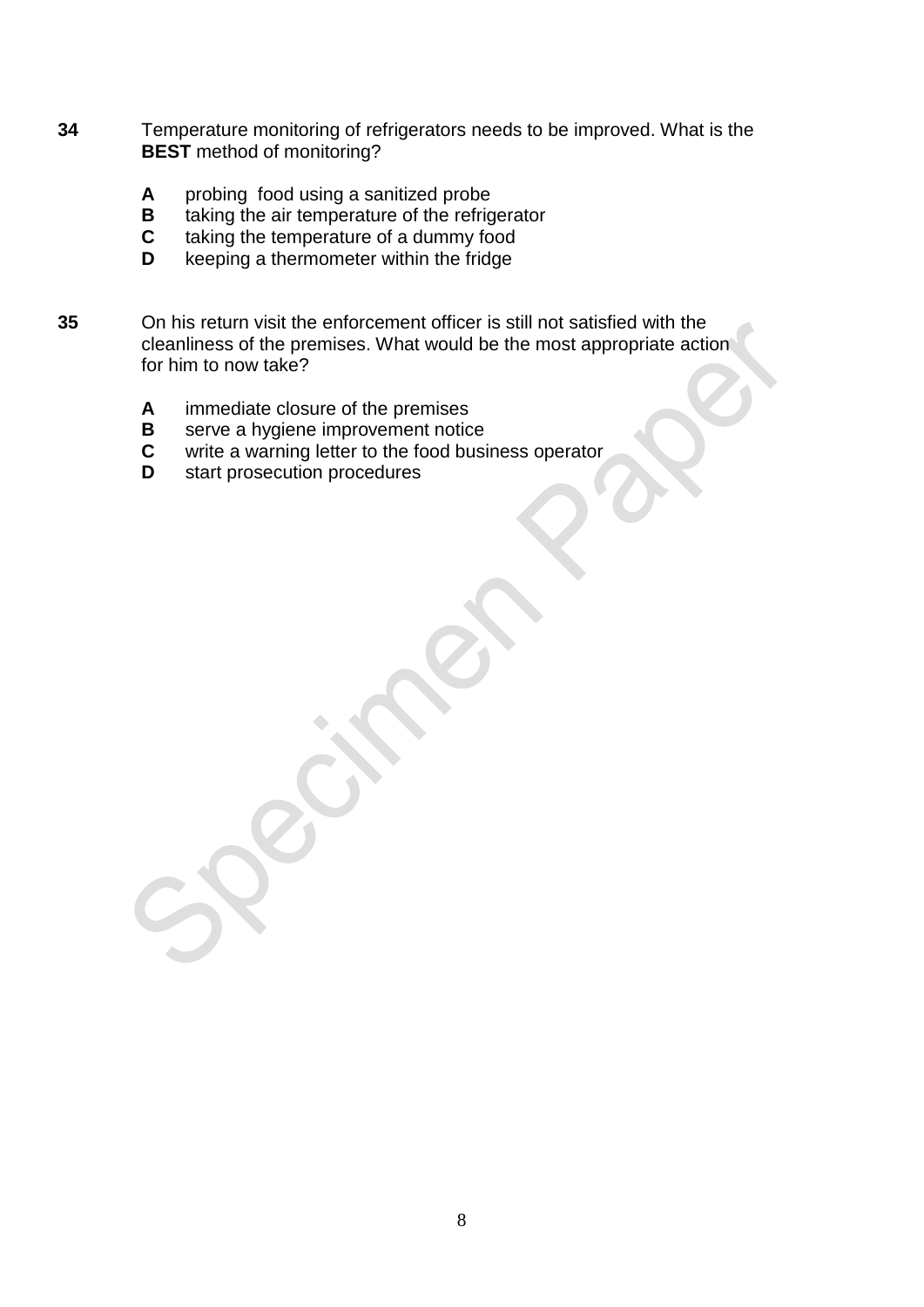**A food handler is monitoring the temperature of a refrigerator and notices that the temperature is 12°C. He informs his supervisor who checks the printed read out of temperatures. Part of the read out is shown below.**

| <b>Time</b>                | 08.00 | 09.00 | 10.00 | 11.00 | 12.00 | 13.00 | 14.00 |
|----------------------------|-------|-------|-------|-------|-------|-------|-------|
| <b>Temp</b><br>$\sim$<br>ີ | J     |       |       |       |       |       | 12    |

**The refrigerator contains cooked and raw chicken, milk and cream, eggs, meat pies, vacuum packed cooked meats and meat stock prepared the previous day.**

- **36** How long has the temperature of the refrigerator been in the temperature danger zone?
	- **A** 3–4 hours
	- $B = 4-5$  hours
	- $C = 5 6$  hours
	- **D** 6–7 hours
- **37** What action should the supervisor take first with regard to the cooked chicken?
	- **A** reheat it
	- **B** put it into another refrigerator
	- **C** take its temperature
	- **D** throw it away
- **38** Which of the following should the supervisor take with regard to the meat stock?
	- **A** reheat to at least 75°C before using
	- **B** transfer it to another refrigerator
	- **C** dilute the stock with a freshly-made batch
	- **D** throw the stock away
- **39** What should the supervisor instruct his staff to do with the refrigerator?
	- **A** empty and clean it, re-set the thermostat and re-fill with food
	- **B** remove any high risk food and re-set the thermostat
	- **C** empty it and run it for 12 hours to ensure it is working correctly
	- **D** call out the maintenance contractor to service it before re-using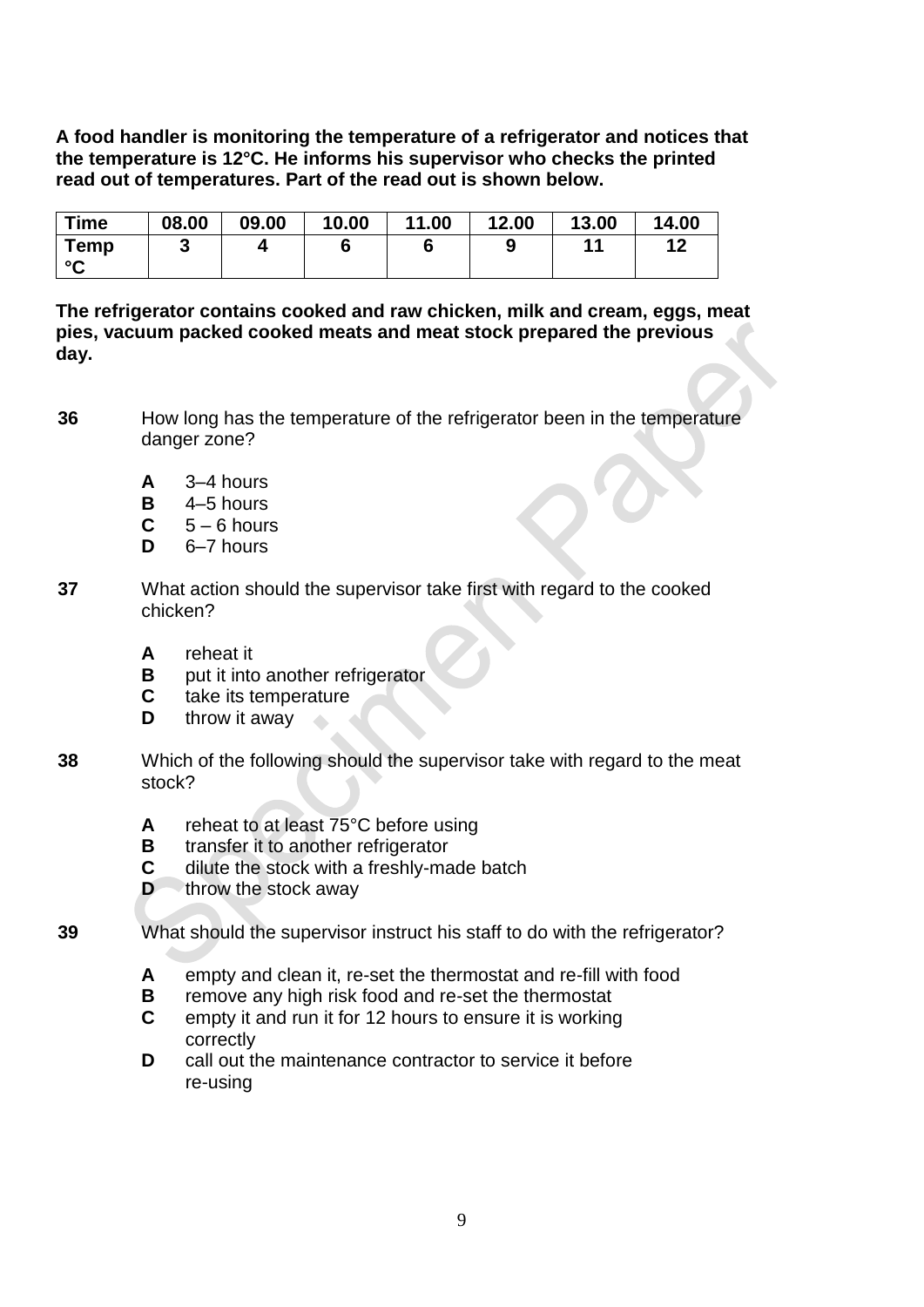- **40** How should freshly made meat stock be stored?
	- **A** leave until cold, cover and put on the top shelf of a refrigerator
	- **B** cool for 90 minutes, cover and put on the top shelf of a refrigerator
	- **C** cool for 30 minutes, cover and put in the bottom of a refrigerator
	- **D** place in a freezer straightaway.